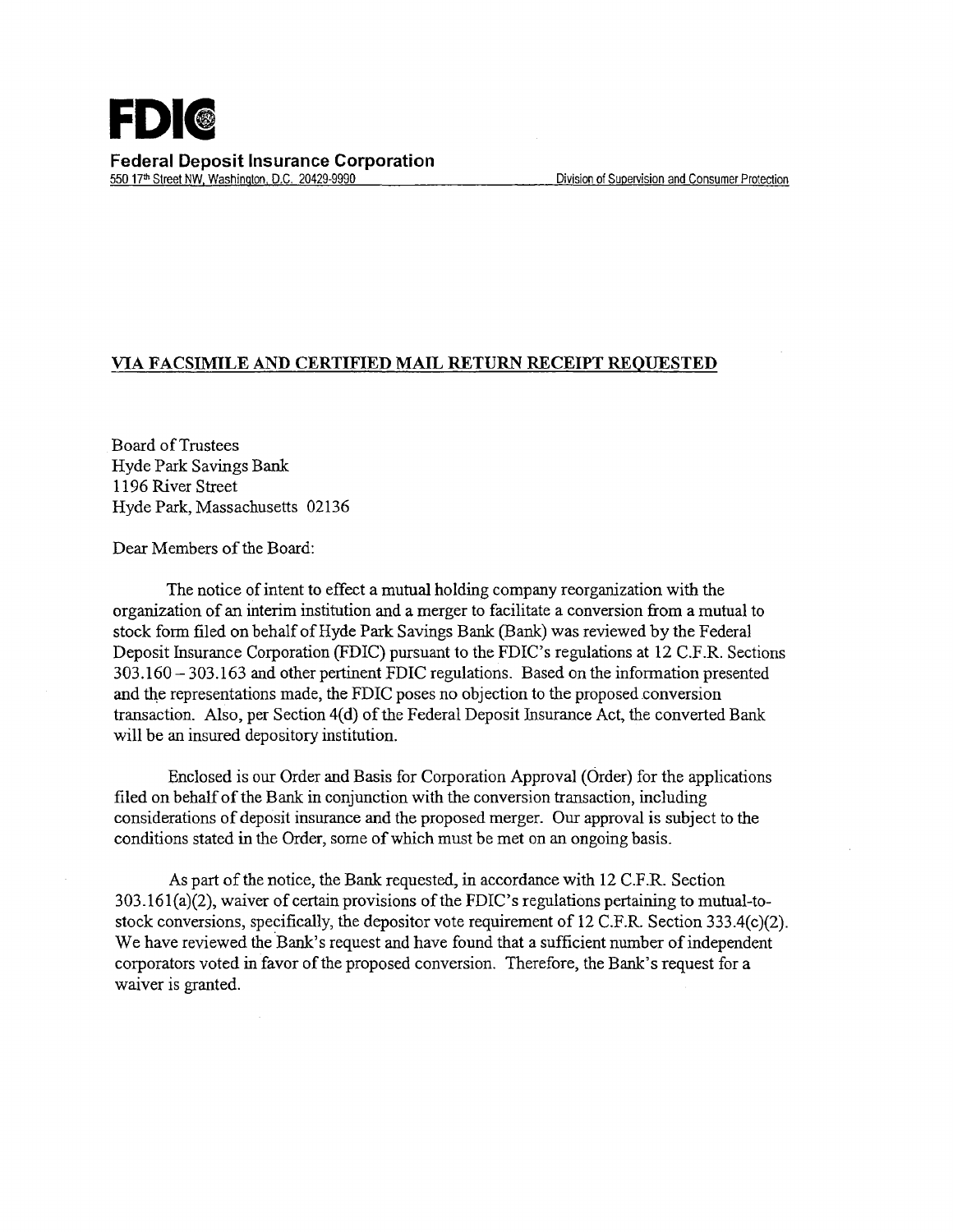Board of Trustees Hyde Park Savings Bank Page 2

Please notify the Boston Area Office in writing when the proposed transaction has been consummated. If an extension of time limit included in the Order is required, a letter requesting a specific extension of the limitation, including reasons therefore, should be submitted to the Boston Area Office.

Sincerely,

/s/

Christopher J. Spoth Senior Deputy Director

Enclosure

cc: Carol Hempfling Pratt Foley Hoag LLP World Trade Center West 155 Seaport Boulevard Boston, Massachusetts 02210-2604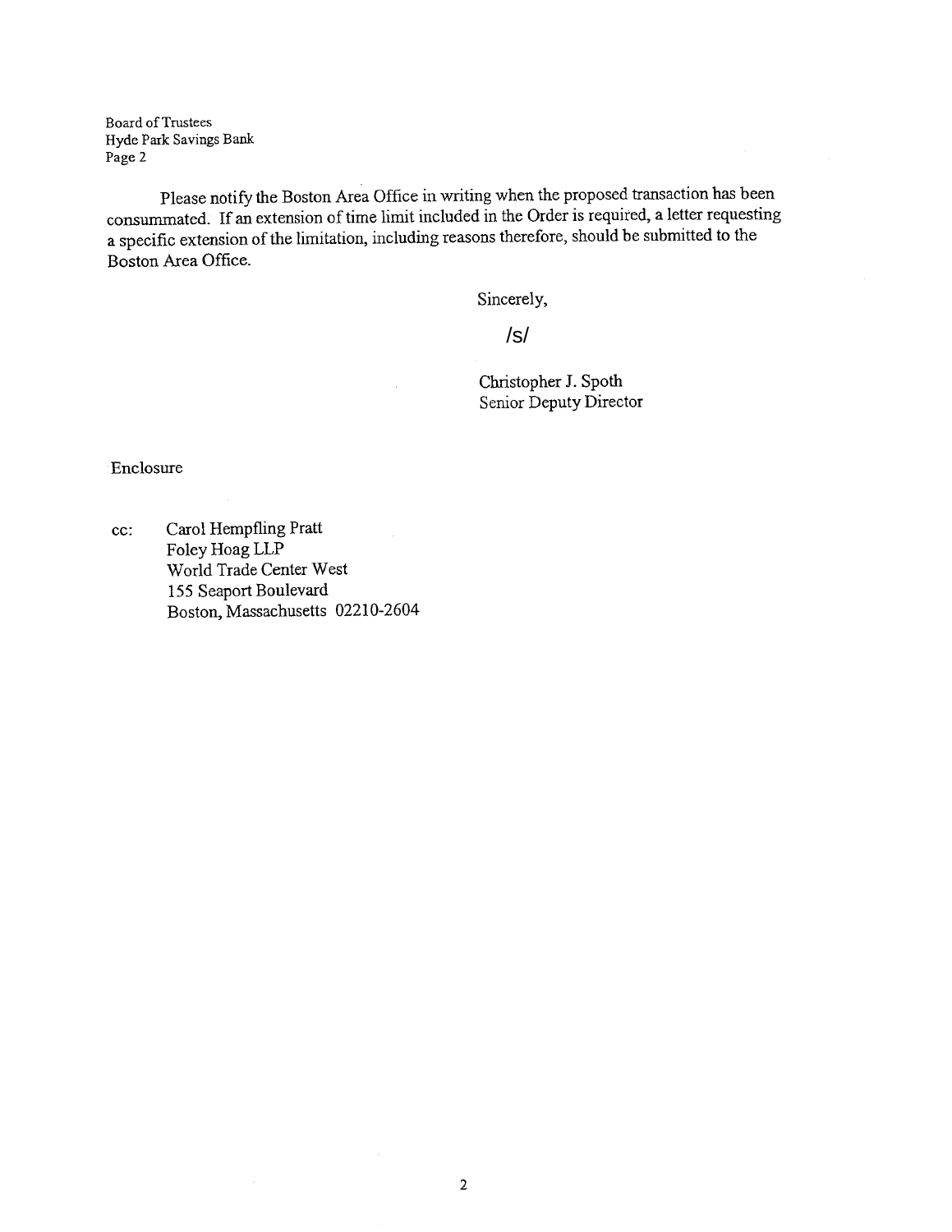## **FEDERAL DEPOSIT** INSURANCE **CORPORATION**

Hyde Park Savings Bank Hyde Park, Suffolk County, Massachusetts

Application for Federal Deposit Insurance and Consent to Merge

## **ORDER AND BASIS FOR CORPORATION APPROVAL**

Pursuant to Section 5 and Section 18(c) and other provisions of the Federal Deposit Insurance (FDI) Act, an application has been filed on behalf ofHyde Park Savings Bank, Hyde Park, Massachusetts (Mutual Institution), currently a state-chartered, mutually owned Deposit Insurance Fund (DIF) member with total resources of \$980,401,000 and total deposits of \$840,462,000 as of March 31,2008, for the FDIC's consent to merge with Hyde Park Interim Stock Bank, Hyde Park, Massachusetts, a proposed new interim, state-chartered stock savings bank. In addition, applications have been filed for Federal deposit insurance for Hyde Park Interim Mutual Bank (a de novo mutual savings bank to be subsequently organized into a mutual holding company) and Hyde Park Interim Savings Bank.

The transaction is to effect the Mutual Institution's plan of reorganization which, solely to facilitate such undertaking, provides for:

- Mutual Institution to organize a new de novo mutual savings bank under Massachusetts law to be known as Hyde Park Interim Mutual Bank.
- Hyde Park Interim Mutual Bank to reorganize into a mutual holding company to be known as Hyde Park Bancorp, MHC.
- Hyde Park Bancorp, MHC to establish a wholly owned subsidiary to be known as Hyde Park Interim Stock Bank.
- Mutual Institution to immediately merge with and into Hyde Park Interim Stock Bank, under the name of Hyde Park Savings Bank, but with the charter of the Hyde Park Interim Stock Bank surviving (Resultant Bank).

Upon consummation of the reorganization, the deposits of the Hyde Park Savings Bank will continue to be insured under the DIF. On the effective date of the reorganization, Hyde Park Savings Bank will be a stock bank that is wholly owned by Hyde Park Bancorp, MHC. An application for the establishment of Hyde Park Bancorp, MHC has been approved by the Board of Governors of the Federal Reserve System. Also, the Commonwealth of Massachusetts has granted Hyde Park Savings Bank the authority to conduct a banking business and approved the establishment and operation of a stock savings bank. Following consummation of the merger, Hyde Park Savings Bank will operate the same banking business, with the same management, at the same locations now being served by the Mutual Institution. The proposed transaction, per se, will not alter the competitive structure of banking in the market served by the Mutual Institution.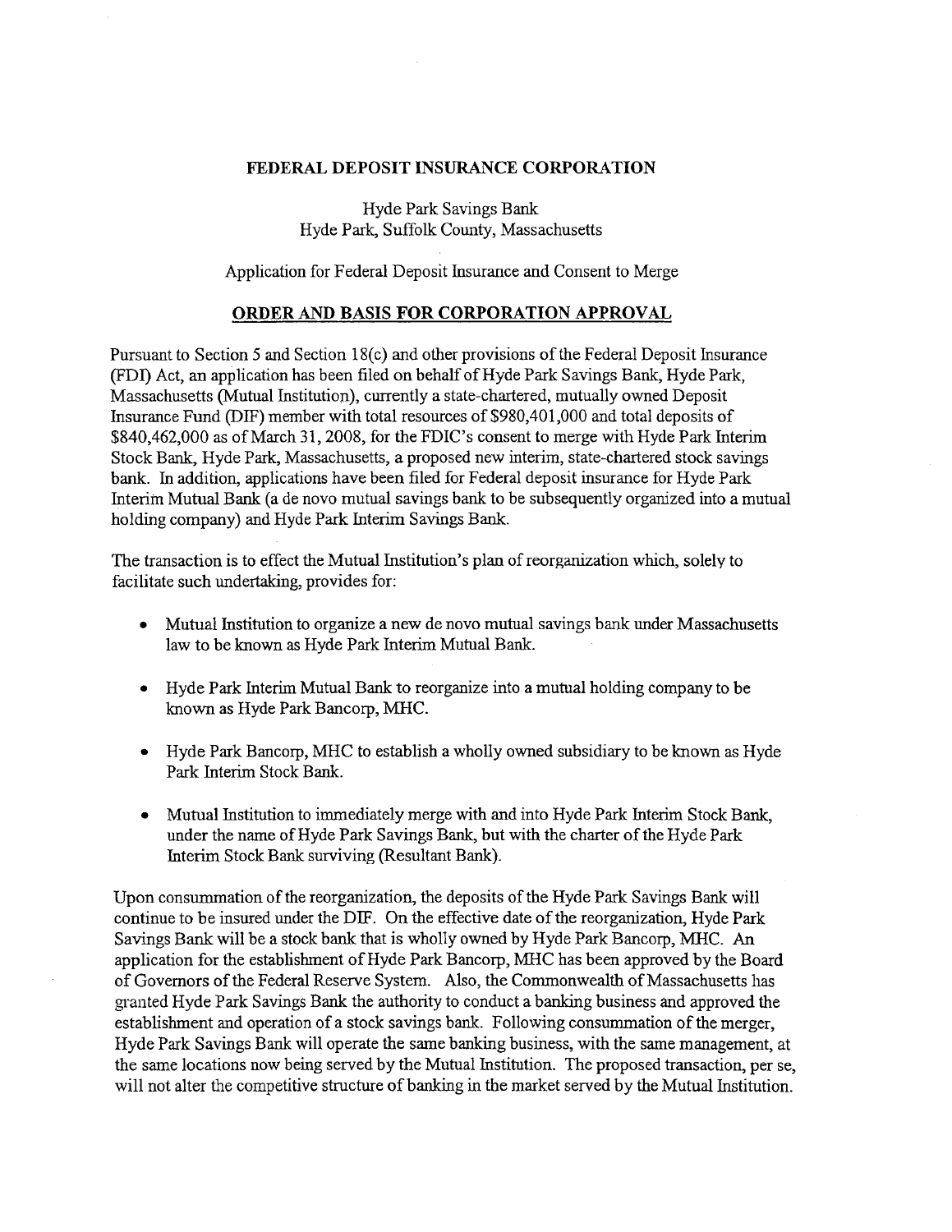Hyde Park Savings Bank's main office will continue to be located at 1196 River Street, Hyde Park, Massachusetts.

Notice of the proposed transaction, in a form approved by the FDIC, has been published pursuant to the FDI Act. A review of available information, including the Community Reinvestment Act (CRA) Statement of the proponent, disclosed no inconsistencies with the purposes of the CRA. Monson Savings Bank is expected to continue to meet the credit needs of its entire community, consistent with the safe and sound operation of the institution.

In connection with the merger application, the FDIC has taken into consideration the fmancial and managerial resources and prospects of the proponent banks and the Resultant Bank, the convenience and needs of the community to be served, and the competitive nature of the proposed transaction. The FDIC has also taken into consideration the effectiveness of the insured depository institutions involved in the proposed merger transaction in combating moneylaundering activities.

Having found favorably on all statutory factors, it is the FDIC's judgment that the application should be and is hereby approved, subject to the following conditions, some of which are continuing in nature:

- 1. That, except for the proposed transfer of stock to Hyde Park Bancorp, MHC, no shares of the stock of Hyde Park Savings Bank shall be sold, transferred or otherwise disposed of, to any person (including any Employee Stock Ownership Plan) unless prior notice is provided to, and non-objection is received from, the FDIC;
- 2. That, prior to a sale, transfer or other disposition of any shares of the Resultant Bank by Hyde Park Bancorp, MHC, to any person (including any Employee Stock Ownership Plan) or a conversion of Hyde Park Bancorp, MHC, to stock form, Hyde Park Savings Bank will provide written notification to the FDIC and provide the FDIC with copies of all documents filed with the state and Federal banking and/or securities regulators in connection with any sale, transfer, disposition or conversion;
- 3. That, should any shares of stock of Hyde Park Savings Bank be issued to persons other than Hyde Park Bancorp, MHC, any dividends waived by Hyde Park Bancorp, MHC must be retained by Hyde Park Savings Bank and segregated, earmarked, or otherwise identified on its books and records; such amounts must be taken into account in any valuation of the institution and factored into the calculation used in establishing a fair and reasonable basis for exchanging shares in any subsequent conversion of Hyde Park Bancorp, MHC to stock form; such amounts shall not be available for payment to or the value thereof transferred to minority shareholders, by any means including through dividend payments or at liquidation;
- 4. That, any change in proposed management, including the board of directors, will render this approval null and void unless such proposal is approved by the FDIC prior to the consummation of the proposed transaction;